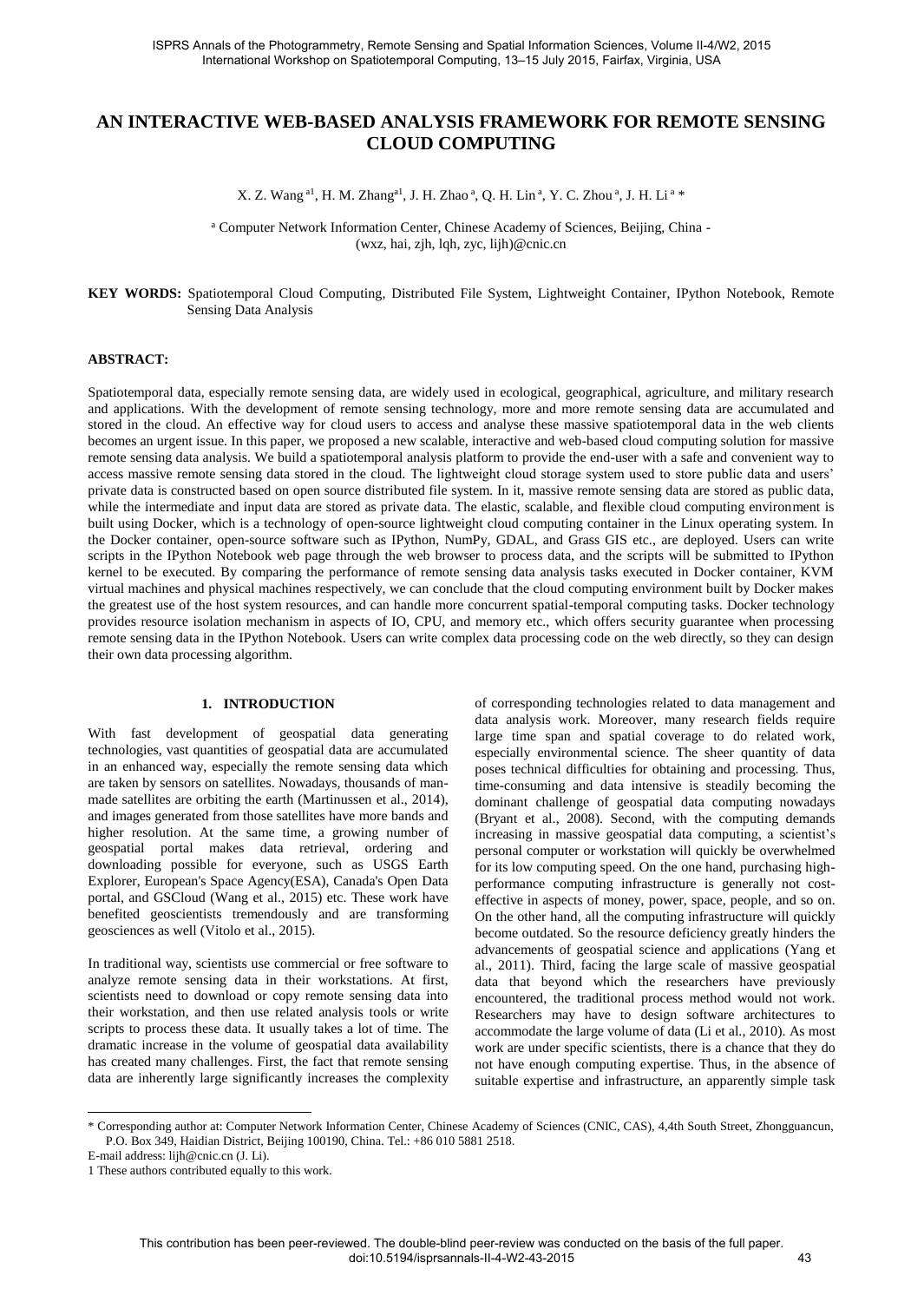may become an information discovery and management nightmare (Foster et al., 2012).

The emergence of cloud computing greatly enhances the advancement of processing massive geospatial data in the Cloud (Cui et al., 2010, Huang et al., 2010). However, these applications are mainly concentrated in the interactive online visualization and batch processing analysis. For the most popular base maps (e.g., Google Maps, Bing Maps), remote sensing imagery is pre-processed and mosaicked at various zoom levels and cached into tiles that serve as background images. Another example in batch processing analysis is the global 30m map of forest cover and change from 2000-2012 (Hansen et al., 2013). Based upon analyses of massive quantities of Landsat data co-located in cloud storage, it quantifies forest dynamics related to fires, tornadoes, disease and logging, worldwide. The analyses required over one million hours of CPU and would have taken more than fifteen years to complete on a single computer. But because the analyses were run on 10,000 CPUs in parallel in the Google cloud infrastructure, they were completed in less than four days. As cloud computing technology continues to evolve, placing remote sensing data into the cloud, and providing online interactive analysis services become more feasible. Amazon Web Services just opened up Landsat on AWS, a publicly available archive of Landsat 8 imagery hosted on their reliable and accessible infrastructure, so that anyone can use Amazon's computing resources (EC2 instances or EMR clusters) ondemand to perform analysis and create new products without worrying about the cost of storing Landsat data or the time required to download it (http://aws.amazon.com/cn/public-datasets/landsat/). Although currently demo applications relies on these Landsat data mainly focused on the interactive online visualization, more interactive scientific analysis may be available in the future. These efforts greatly facilitates scientists to use these data for scientific analysis.

Remote sensing data is a typical geoscience data, the processing for these data has the following typical characteristics: data intensity, computing intensity, concurrent intensity and spatiotemporal intensity. In most cases, geoscience phenomena are complex processes and geoscience applications often take a variety of data types as input in a long and complex workflow (Yang et al., 2011). How to decompose and express these complex workflow in the cloud environment is a major challenge. General scientific workflow technology is usually considered to be a good solution for the expression of complex scientific model, and it has been widely used in many scientific research. By scientific workflow, scientists can model, design, execute, debug, re-configure and re-run their analysis and visualization pipelines (Goecks et al., 2010). Another solution for complex scientific problem is programming. Programming is more flexible and robust than scientific workflow, and it is able to solve more complex scientific computing. With the advent of the era of mobile office, an increasing number of scientific application migrate to the browser. How to implement the complex process of scientific data analysis in browser is a meaningful thing.

In this paper, a new scalable, interactive, web-based massive data processing environment based on Docker, IPython and some open source geosciences tools is proposed. It offers safer and much more convenient way for the end-user to access massive data resources in the cloud. Users can write data processing code on the web directly, so they can design their own data processing algorithm. The remainder of this paper is

structured as follows. Section 2 discusses the related works about spatiotemporal cloud computing, server virtualization and cloud-based scientific workflow system. Section 3 gives an overview of the methodology and system architecture. In section 4, we introduce the system implementation. Section 5 introduces experiments and performance analysis. In section 7 we conclude our work with discussions and discussed our future work.

## **2. RELATED WORK**

Cloud computing is developed mainly by big internet-based companies such as Amazon, Google and Microsoft which make great investment in 'mega-scale' computational clusters and advanced, large-scale data storage systems (Schadt et al., 2010). Though these commercial cloud computing platforms are perceived for "business applications", such as Amazon's Elastic Compute Cloud, Google App Engine, and Microsoft's Windows Azure, as they has the potential to eliminate or significantly lower many resource barriers and data barriers that have been existing for a long time in geoscience domain, they provide a cost-effective, highly scalable and flexible solution for those large-scale, compute- and data- intensive geoscience researches (Li et al., 2010).

Amazon's management console – which can be accessed from any web browser – provides a simple and intuitive interface for several uses: moving data and applications into and out of the Amazon S3 storage system; creating instances in Amazon EC2; and running data-processing programs on those instances, including the analysis of big data sets using MapReduce-based algorithms. In EC2, users can customize the environment for their particular application by installing particular software or by purchasing particular machine images (Schadt et al., 2010). Windows Azure Cloud computing platform hides data complexities and subsequent data processing and transformation form end users, and it is highly flexible and extensible to accommodate different science data processing tasks, and can be dynamically scaled to fulfil scientists' various computational requirements in a cost-efficient way. Li implemented a particular instance of a MODIS satellite data re-projection and reduction pipeline in the Windows Azure Cloud computing platform, and the experiment results show that using the cloud computing platform, the speed of large-scale science data processing can be 90 times faster than that on a high-end desktop machine (Li et al., 2010). The first global assessment of forest change at pixel scale has been completed under Google cloud environment in 2013(Hansen et al., 2013). It contains spatially and temporally detailed information on forest change based on Landsat data at a spatial resolution of 30m from 2000 to 2012. As it is definitely data- and compute- intensive application, personal computers or workstation cannot afford this computation work. Key to the project was collaboration with team members from Google Earth Engine, who reproduced in the Google Cloud the models developed at the University of Maryland for processing and characterizing the Landsat data (http://www.nasa.gov/audience/ forstudents/k-4/stories/what-isa-satellite-k4.html). As a professional geoscience software, ENVI has also developed its first cloud-based remote sensing system, the ENVI and IDL Service Engine, on Amazon's EC2 platform. It is an enterprise-enabled processing engine that provides remote users access to the power of ENVI image analysis and IDL applications form a web or mobile client interface (O'Connor et al., 2012).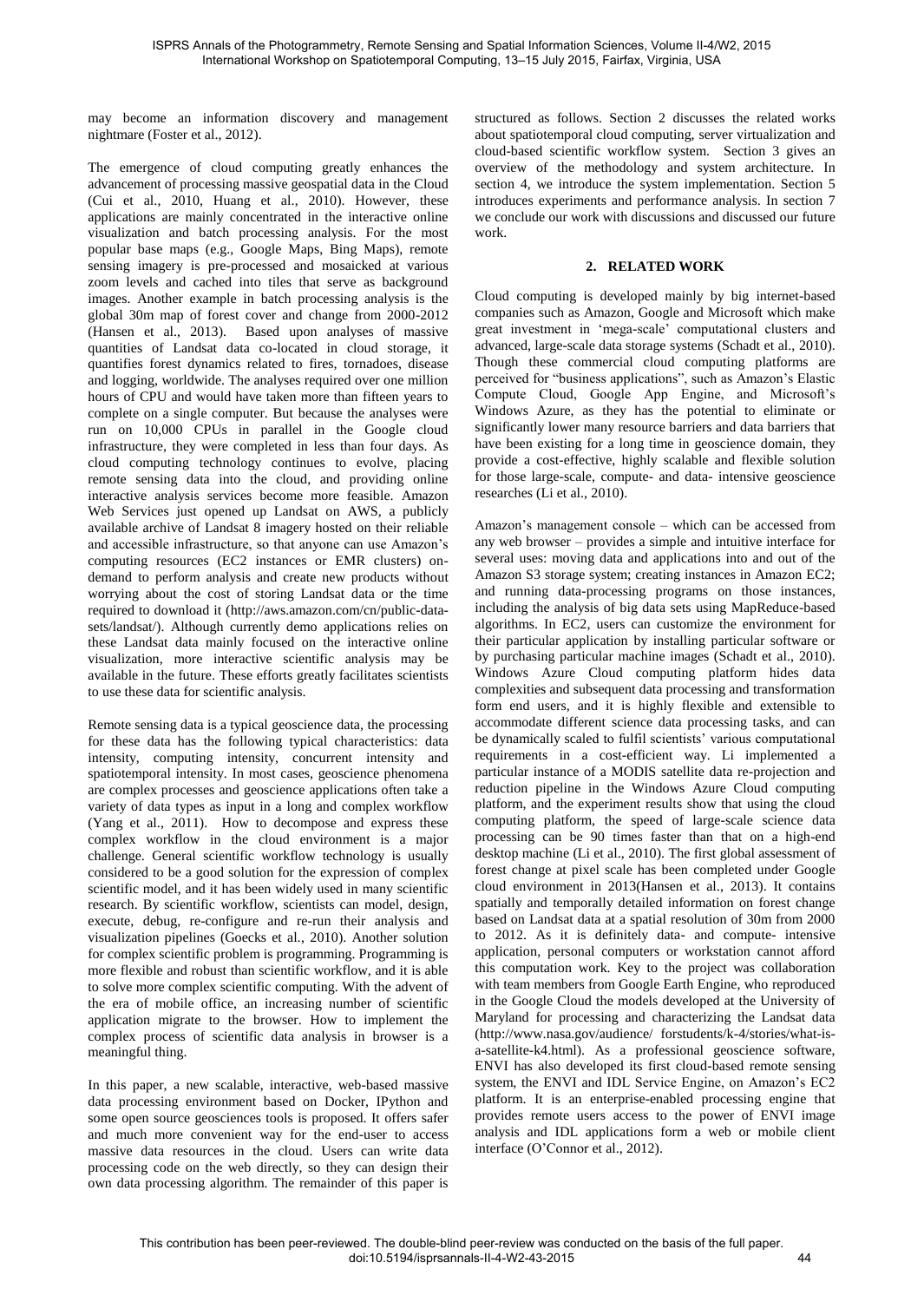Except all those commercial corporations, many scientists are putting more emphasis on how to apply cloud computing into geosciences. Cary try to combine cloud computing with spatial data storage and processing and solve two key problems by using MapReduce framework, an R-Tree index for all kinds of spatial data and remote sensing image quality evaluations (Cary et al., 2009). Blower implement a web map service on Google App Engine and describe the difficulties in developing GIS systems on the public cloud (Blower, 2010). Karimi study distributed algorithms for geospatial data processing on clouds and compared their experimentation with an existing cloud platform to evaluate its performance for real-time geoprocessing. (Karimi et al., 2011). Cloud computing has brought great breakthrough and innovation to the geosciences.

The essence of cloud computing is to provide users with computing resource. Resource management is critical in cloud computing. There are kinds of resources in the large-scale computing infrastructure need to be managed, CPU load, network bandwidth, storage quota, and even type of operating systems. In order to limit, isolate and measure the use of computing resources for each user, server virtualization is widely used to manage the resource in data centers. Virtualization is the key technology in cloud computing which allows systems to behave like a true physical computer, while with flexible specification of details such as number of processors, memory and disk size, and operating system (Schadt et al., 2010). All IT resources are turned into a service that customers can rent based on their practical need and team work through the internet. And cloud computing provides easy-to-use interfaces to domain specialists without advanced technical knowledge (i.e. meteorologists, geography specialists, hydrologists, etc.) to process massive geospatial data. In addition, it provides elastic and on-demand access to massively pooled, instantiable and affordable computing resources as well (Cui et al., 2010, Huang et al., 2010).



Figure 1. The difference between hypervisor and container architecture

Currently there have two wildly used virtualization technology: VM hypervisors and container (Figure 1). The key difference between containers and VMs is that while the hypervisor abstracts an entire device, containers just abstract the operating system kernel. VM hypervisors, such as Hyper-V, KVM, and Xen, are all based on emulating virtual hardware. That means they're fat in terms of system requirements.

Docker, a new open-source container technology, is hotter than hot because it makes it possible to get far more apps running on the same old servers and it also makes it very easy to package and ship programs. Docker uses LXC, cgroups and Linux's own kernel. Compared with traditional virtual machine, a Docker container does not contain a single operating system, but runs based on the functionality provided by operating system in the existing infrastructure. Docker's core is Linux cgroups (control group) which provides methods that compute and limit the

resources of CPU, memory, network, and disk that containers can use. Different from virtualized application which includes not only the application – which may be only 10s of MB – and the necessary binaries and libraries, but also an entire guest operating system – which may weigh 10s of GB, the Docker Engine container comprises just the application and its dependencies. Docker runs as an isolated process in user-space on the host operating system, sharing the kernel with other containers. Thus, it enjoys the resource isolation and allocation benefits of VMs but is much more portable and efficient.

## **3. METHODOLOGY & SYSTEM ARCHITECTURE**

To provide interactive online analysis for remote sensing data, the overall system architecture of the cloud system needs to meet the following typical characteristics. First, a unified interactive data analysis interface is essential to implement long and complex spatiotemporal workflow. Second, a geospatial analysis toolkits deployed in the cloud environment provides abundant predefined and customized data analysis functions. Third, a lightweight cloud computing container performs execution of these spatiotemporal analysis tasks. Four, an efficient cloud storage environment stores public remote sensing data and user's private data, and provides detailed access control. The architecture is depicted in Figure 2.



Figure 2. Overall system architecture

## **3.1 A Flexible User Interface**

Geoscience applications often take a variety of data types as input with a long and complex workflow. Programming is more flexible and robust than traditional scientific workflow, and it is able to solve more complex scientific computing. As roots in academic scientific computing, IPython has become the most popular tool for maintaining, sharing, and replicating long science data workflows (Helen et al., 2014). IPython Notebook is a web-based interactive computational environment connecting to IPython kernel. IPython Nodebook allows customization and the flexibility of executing code in a live Python environment. Through this way, many complex scientific calculation, scientific drawing, parallel computing, and even Linux system shell call, can be realized by way of interacting on the network. In this paper, IPython Notebook was used as interactive analysis environment. Users write processing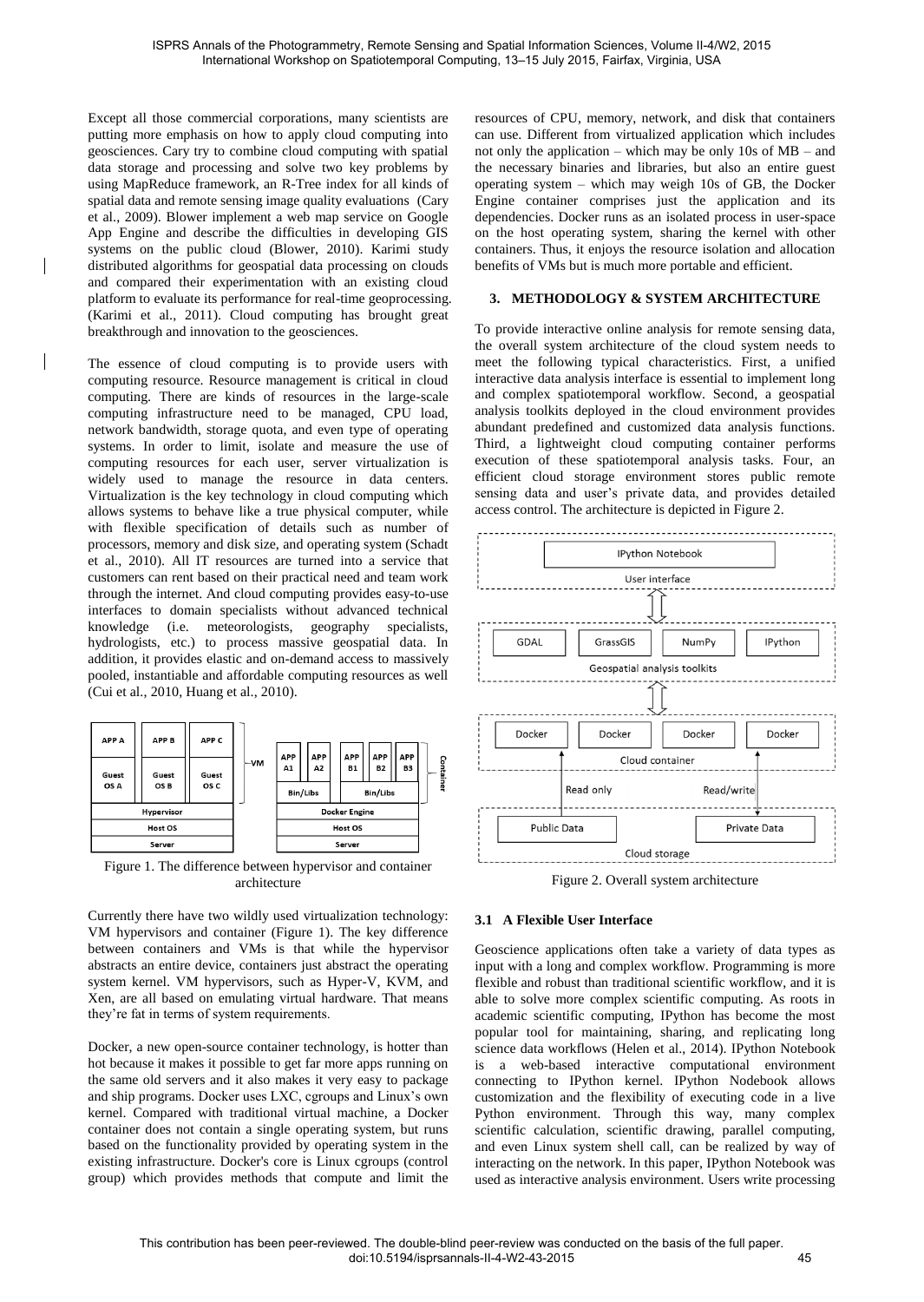scripts in the IPython Notebook, and interactively call geospatial analysis toolkits and system resources for remote sensing data analysis.

#### **3.2 Geospatial Analysis Toolkits**

Geospatial analysis toolkits include a variety of popular opensource spatiotemporal software, such as GDAL, Grass GIS, and scientific python distributions, such as NumPy and SciPy. The IPython kernel is the core component, which manages these software and provides public interface to IPython Notebook. These third-party software and python distributions can be used in two ways respectively to interact with IPython Kernel. One is that the python distributions can be directly imported as Python module into IPython project. The second way is that for the third-party software, IPython project can invoke system call to execute these external programs.

GDAL is a universal library for reading and writing raster and vector geospatial data formats. It provides a variety of useful command-line utilities for data translation and processing. With these GDAL utilities and IPython Notebook, users can perform some basic remote sensing processing and analysis, such as projection transformation, cutting and mosaic of remote sensing images. GDAL also provides python interface to directly access both raster and vector data. Grass GIS is an open source geographical information system capable of handling raster, topological vector, and image processing and graphic data. It also provides python interface to connect with IPython kernel.

## **3.3 An Lightweight Cloud Container**

Previous studies (Huang et al., 2013) has shown that the generic cloud computing platforms, such as Amazon EC2 and Windows azure et al., cannot meet the requirements of complex geospatial cloud computing. To provide efficient and secure cloud computing environment to perform spatial analysis task, a lightweight cloud container Docker was used in this research. It runs as an isolated process in user-space on the host operating system, sharing the kernel with other containers. The IPython kernel and other geospatial analysis toolkits was packaged inside Docker's virtual file system. Each Docker instance execute a single IPython kernel, which is responsible for receiving and processing requests from IPython Notebook.

#### **3.4 An Secure and Stable Cloud Storage**

Our system needs a stable and secure cloud storage file system to store public remote sensing data and the user's private data. The data resources within the cloud storage can be accessed by IPython kernel inside Docker container. The cloud storage file system should have strict access control. For public data, it provides read-only privilege. Meanwhile, for user's private data, it provides read/write privilege.

| Table 1. The comparison of distributed file systems |  |  |  |  |
|-----------------------------------------------------|--|--|--|--|
|-----------------------------------------------------|--|--|--|--|

|         | Fault     | Ouota | Web | Meta Data | Status     |
|---------|-----------|-------|-----|-----------|------------|
|         | tolerance |       | GUI | Server    |            |
| Ceph    | Yes       | Yes   | No  | Need      | Developing |
| Gluster | Yes       | No    | Yes | Not need  | Stable     |
| MooseFS | Yes       | Yes   | Yes | Need      | Stable     |

Currently, distributed file system is the best cloud storage architecture to achieve these goals. The comparison between three famous open-source distributed file systems is listed in table 1. Quota control, high performance and stable are the key features of our system.



Figure 3. The aggregation IO speed comparison of three distributed file systems

In order to select an appropriate distributed file system, we tested the aggregation IO speed of three different distributed file system. The configuration of the test environment is listed in section 4. From the comparison of aggregation IO speed (Figure 3), we can find that MooseFS has higher aggregation IO speed, and it meets the requirements of cloud storage.

#### **4. SYSTEM IMPLIMENTATIONS**

The system is developed on the basis of open-source systems and software, such as Linux operating system (Fedora v21), MooseFS (v2.0), Docker (v1.3), IPython (v2.3), GDAL (v1.10) and Nginx (v1.7). The test environment includes 10 physical servers. These servers are connected through local area networks (LANs with 10Gbps). Each server has 32 GB memory, two Xeon E5-2620 six-core processors with a clock frequency of 2.00 GHz and 12\*6TB SATA hard drivers.

#### **4.1 Implementation of Cloud Storage**

The cloud storage file system is constructed by MooseFS, and all data is stored in this file system. There have two types of data: public data and private data, which are stored under the directories of /public and /private respectively. The access permission of private data is read/write, while public data are restricted to read-only. For each user, the private data is stored in a separate folder under the /private directory. So all users' private data storage space constitute a set of subdirectories under the /private directory in the cloud storage file system.



Figure 4. Data mapping mechanism

All the public data and private data are mounted to the Docker server through MooseFS mount client, under the directories of /mnt/public and /mnt/private respectively. When creating and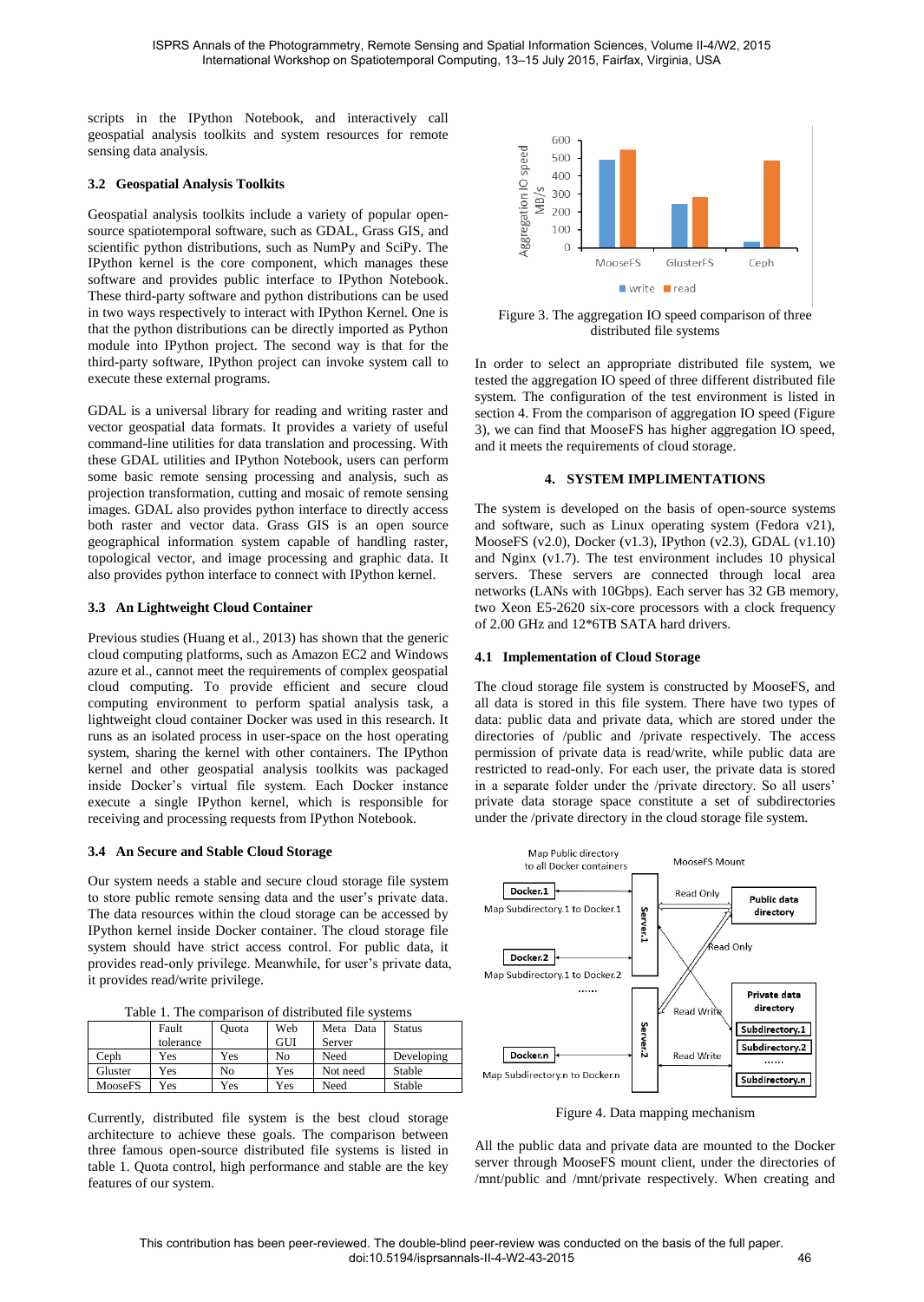using a Docker container, a user can map the public directories and the private directories to corresponding Docker container through Docker management command. For example, the private data directory of user.1 in MoosFS is /private/user.1. The mapped directory in the container will be /mnt/private/user.1. The mapping mechanism is depicted in Figure 4.

## **4.2 Management of Docker Containers**

The creation process of Docker containers is depicted in Figure 5. When the system receives a new request to create new Docker container, the system automatically creates a private directory to store user's private data. Before starting Docker container, we need to prepare a Docker image in advance. This Docker image is created base on the host server. In our test environment, the host server is installed with Fedora V21 Linux operate system. All the required software and toolkits, such as GDAL, Grass GIS, and IPython kernel etc., are pre-installed. We can create and launch Docker container through the following Docker command.

docker run -v /mnt/public:/mnt/public -v /mnt/private/subdirectory.1:/mnt/private -p 9001 -p 8888 -m 2g -c 100 -d 26c ipython notebook --profile=nbserver

After the command execution is complete, a Docker container is automatically created and IPython kernel and Notebook server is also started up. At the same time, the public and private data storage are mounted to corresponding cloud storage directory. And also the assigned port 8888 of IPython kernel server inside Docker container is also mapped to the corresponding port of the host server. This command also specifies the maximum amount of 2GB memory available to Docker container, and the relative maximum CPU utilization to 100.



Figure 5. The management process of Docker containers

The restriction of the container's disk IO is implemented by changing the system attribute value, which is BlockIOReadBandwidth/BlockIOWriteBandwidth of the location where container's file system are mounted in the host. For example, if we want to restrict the write speed to 10M, the command can be wrote as:

systemctl set-property --runtime docker-ID.scope "BlockIOWriteBandwidth=/dev/mapper/docker-ID 10M"

#### **4.3 Access IPython Instances**

When Docker container starts, the IPython kernel automatically start providing services on the binding port. The IPython binding port is mapped to the host server port which connects with two Nginx servers. Each IPython binding port are associated with a unique URL through reverse proxy in Nginx. The Route of access IPython instances is depicted in Figure 6. Just by logging in to dedicated IPython Notebook web page using user-specific URL in the web browser, users can access all the computing and data resources, upload and perform procedures, and view the results on line.



Figure 6. Route of access IPython instances

## **5. EXPERIMENTS AND ANALYSIS**

#### **5.1 Experiment Design**

An experiment about long time series of monthly average land surface temperature of a given region from 2000 to 2014 are conducted to test the performance and reliability of this system, The region is defined by the mask data users upload. The monthly average land surface temperature is computed using MOD11A1, which is a kind of MODIS LST data products. The MOD11A1 product comprises the following Science Data Set (SDS) layers for day time and night time observations: LSTs, quality control assessments, observation times, view zenith angles, clear sky coverage, and bands 31 and 32 emissivity from land cover types (https://lpdaac.usgs.gov/products/modis\_ products\_table/mod11a1). In this experiment, only the LSTs data set are used as input parameter. The whole data process workflow is depicted as figure 4. Though the algorithm of computing monthly average temperature of a given region from MOD11A1 is simple, a lot of computing work are needed when managing and processing all of the data due to the long time period. During the whole process, MOD11A1 data are stored in public storage, while all the intermediate results data are stored in the user's private storage space. The data process workflow includes 2 separate loop computations.

#### 1) Daily average temperature computation

To compute the average land surface temperature of a region, users firstly have to upload the polygon data of the region, which is called mask polygon in this procedure. The projection of the mask polygon is WGS 84, and it can be in a shapefile or KML format. The central coordinate (x, y) is then obtained, which is used to perform intersection spatial queries to find those MOD11A1 images that contains the coordinate. In this experiment, the time period starts from 2000/01/01 to 2014/12/31. The MOD11A1 data are processed in units of days chronologically. Determine the number of those images that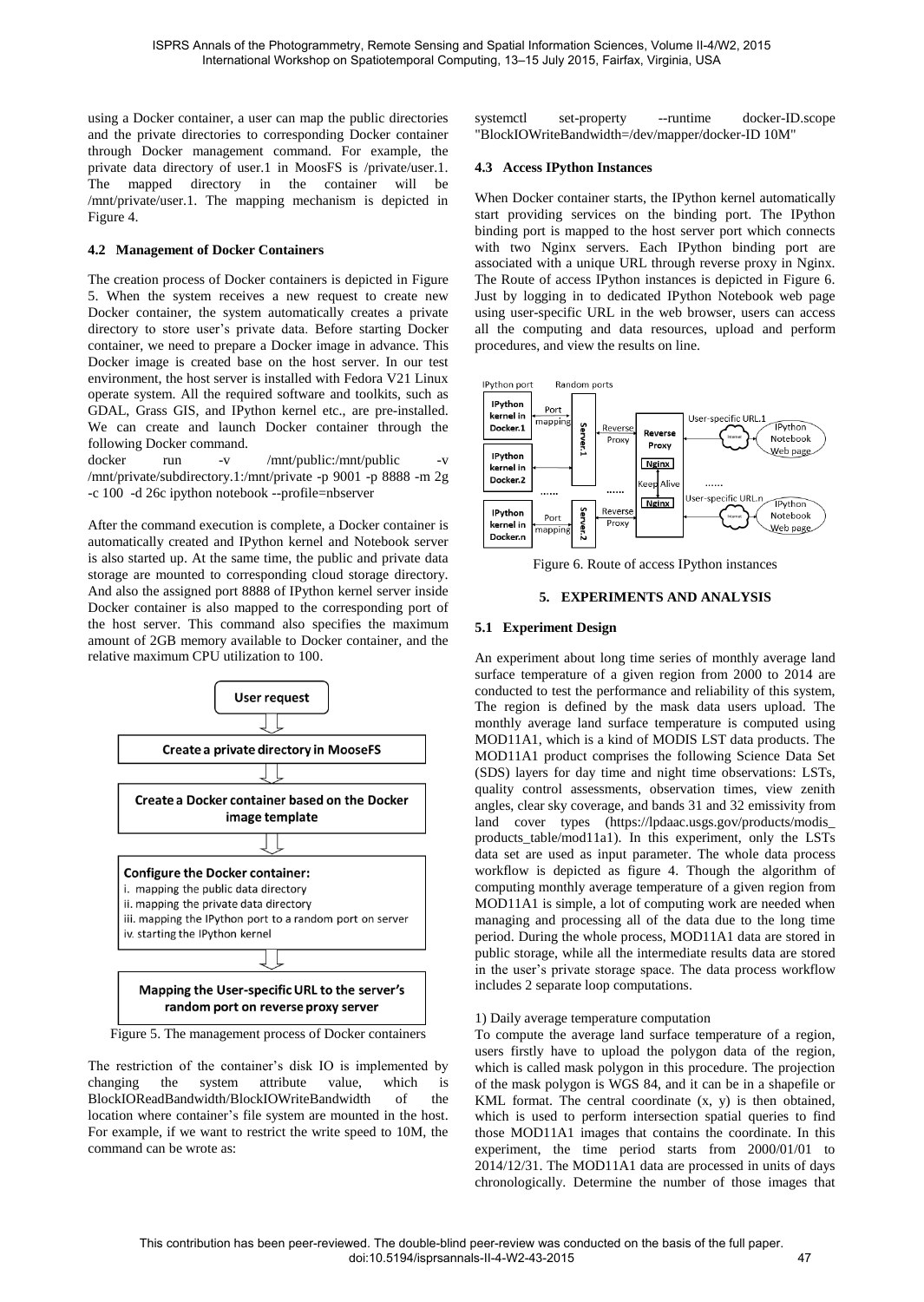cover the mask polygon every day. If there are more than one images, then mosaic is firstly operated, and then is the projection transformation which transforms the original sinusoidal projection into WGS 84. If there is only one MOD11A1 image covering the mask polygon, then only projection transformation is executed. Then the mask polygon is used to clip the mosaic or single MOD11A1 data. All of these calculations include cutting, mosaic, projection transformation could be done with a GDAL utilities named gdalwarp. When computing the daily average temperature for the study region, the Kelvin unit of temperature is firstly transformed into Degrees Celsius for ease of use according to the following formula: 0.02\*value - 273.15. The daily average land surface temperature can be obtained by performing this simple formula in Python.

#### 2) Monthly average temperature computation

After the daily average temperature are obtained, monthly average temperature are computed as well. And the monthly average temperature for each month from 2000 to 2014 is plotted as a line graph using the Python package PyPlot in the end. All the process can be implemented in the system introduced above using IPython with the user's interaction.



#### **5.2 Performance Analysis**

To test the performance of this system architecture in terms of system load and response efficiency, the core computing process of the aforementioned experiments were carried out in Docker, KVM and Physical machine respectively. Docker and KVM are installed in the same physical machine environment with configuration of that mentioned in section 4. Multi-task processes are executed concurrently when testing the physical environment. And different number of virtual machines are started on the physical machine at the same time when testing the KVM environment. The memory of each virtual machine is 2GB, and each virtual machine has one computing task running inside. As to the Docker environment test, different number of Docker are started in the physical machine, and each has one computing task running inside. Test indicators include the average time it takes to execute different concurrent tasks, memory consumption of physical machine, and CPU usage. Tests are performed under different concurrent tasks, and the results are shown in Figure 8, 9, and 10.



Figure 8. Average execution time of different concurrent tasks



Figure 9. Host memory usage of different concurrent tasks



Figure 10. Host CPU usage of different concurrent tasks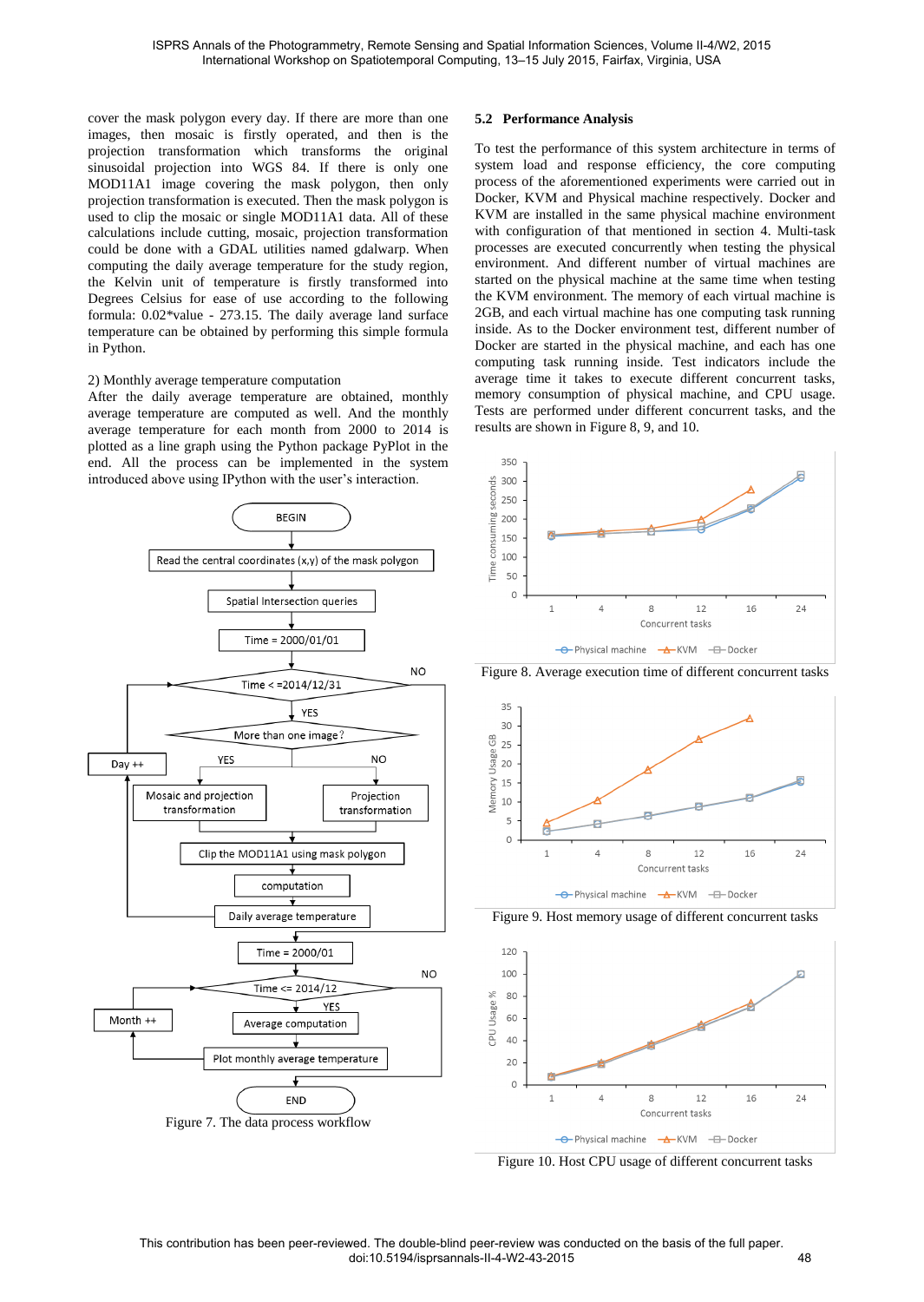From the figures 8, 9, and 10, we can see that Docker and Host machine have little difference in terms of performance, as Docker containers share the resources of the physical machine environment. From the aspect of time-consuming, the average execution time increases with the increasing number of concurrent tasks, and the rate of increase is especially significant under KVM environment. In the host memory consumption aspect, the usage of memory and CPU increase with increasing number of concurrent tasks. Because each KVM virtual machine requires 2GB memory exclusively, the host memory will not be adequate when the number of virtual machine reaches 16. Since geosciences has the characteristics of computing-intensive, the CPU usage under the three tests do not differ greatly. To sum up, from the performance tests, we can see that the cloud environment based on Docker can maximize the utilization of the system resources, and thus can handle more concurrent spatial-temporal computing tasks.

## **6. CONCLUSIONS AND FUTURE WORK**

In this paper, we proposed a new scalable, interactive and webbased cloud computing solution for massive remote sensing data analysis. The lightweight cloud storage system used to store public data and users' private data is constructed based on open source distributed file system. In it, massive remote sensing data are stored as public data, while the intermediate and input data are stored as private data. The elastic, scalable, and flexible cloud computing environment is built using Docker, which is a technology of open-source lightweight cloud computing container in the Linux operating system. In the Docker container, open-source software such as IPython, GDAL, and Grass GIS etc., are deployed. The cloud storage space is mounted inside the container, which makes it possible to access public and private data of the platform by IPython. Users can write scripts in the IPython Notebook page through the web browser to process data, and the code will be submitted to IPython kernel to be executed. Thus, massive remote sensing data processing in the Internet has been achieved.

By comparing the performance of remote sensing data analysis tasks executed in Docker container, KVM virtual machines and physical machines respectively, we can conclude that the cloud computing environment built by Docker makes the greatest use of the host system resources, and can handle more concurrent spatial-temporal computing tasks. Docker technology provides resource isolation mechanism in aspects of IO, CPU, and memory etc., which offers security guarantee when processing remote sensing data in the IPython Notebook.

In this paper, remote sensing data are processed based on IPython Notebook, which requires the users to be proficient in Python. However, this is a great obstacle for those scientists who has never used this language. So how to combine scientific workflow with IPython will be the focus of future work. Thus, user can drag and drop workflow controls on the web page to construct scientific workflow, then, the system will parse the workflow into IPython scripts automatically and the scripts will be submitted to IPython kernel to be executed. Remote sensing data processing is a typical data- and computing- intensive work. How to integrate parallel computing, multi-core technology, and clustering technology to improve data processing efficiency in IPython is a subject need to be studied in the future.

## **ACKNOWLEDGEMENTS**

This work is supported by "Twelfth Five-Year" Plan for Science & Technology Support under Grant No. 2012BAK17B01 and 2013BAD15B02, the Natural Science Foundation of China (NSFC) under Grant No.91224006, 61003138 and 41371386, the Strategic Priority Research Program of the Chinese Academy of Sciences under Grant No. XDA06010202 and XDA05050601, and Youth Innovation Promotion Association of CAS (2014144).

#### **REFERENCES**

Blower, J. D., 2010. GIS in the cloud: implementing a Web Map Service on Google App Engine. In *Proceedings of the* 1st *International Conference and Exhibition on Computing for Geospatial Research & Application,* ACM, pp 34.

Bryant, R., Katz, R. H., & Lazowska, E. D., 2008. Big-data computing: creating revolutionary breakthroughs in commerce, *science and society*, 1-15.

Cary, A., Sun, Z., Hristidis, V., & Rishe, N., 2009. Experiences on processing spatial data with mapreduce. In Scientific *and Statistical Database Management, Springer: Berlin Heidelberg*, pp 302-319.

Cui, D., Wu, Y., & Zhang, Q., 2010. Massive spatial data processing model based on cloud computing model. In *2010 Third International Joint Conference on Computational Science and Optimization (CSO) 2*, IEEE, pp 347-350.

Deelman, E., Singh, G., Livny, M., Berriman, B., & Good, J., 2008. The cost of doing science on the cloud: the montage example. In *Proceedings of the 2008 ACM/IEEE conference on Supercomputing* (p. 50). IEEE Press.

Foster, I., Katz, D., Malik, T., & Fox, P., 2012. Wagging the long tail of earth science: Why we need an earth science data web, and how to build it.

Hansen, M. C., Potapov, P. V., Moore, R., Hancher, M., Turubanova, S. A., Tyukavina, A., & Townshend, J. R. G., 2013. High-resolution global maps of 21st-century forest cover change. *Science*, 342(6160), 850-853.

Shen H., 2014. Interactive notebooks: Sharing the code. *Nature*, 515 (7525): 151–152.

Huang, Q., Yang, C., Nebert, D., Liu, K., & Wu, H., 2010. Cloud computing for geosciences: deployment of GEOSS clearinghouse on Amazon's EC2. In *Proceedings of the ACM SIGSPATIAL International Workshop on High Performance and Distributed Geographic Information Systems,* pp 35-38.

Karimi, H. A., Roongpiboonsopit, D., & Wang, H., 2011. Exploring Real - Time Geoprocessing in Cloud Computing: Navigation Services Case Study. *Transactions in GIS*, 15(5), 613-633.

Li, J., Humphrey, M., Agarwal, D., Jackson, K., van Ingen, C., & Ryu, Y., 2010. escience in the cloud: A modis satellite data reprojection and reduction pipeline in the windows azure platform. In *Parallel & Distributed Processing (IPDPS),* 2010 *IEEE International Symposium on*. IEEE. Pp 1-10